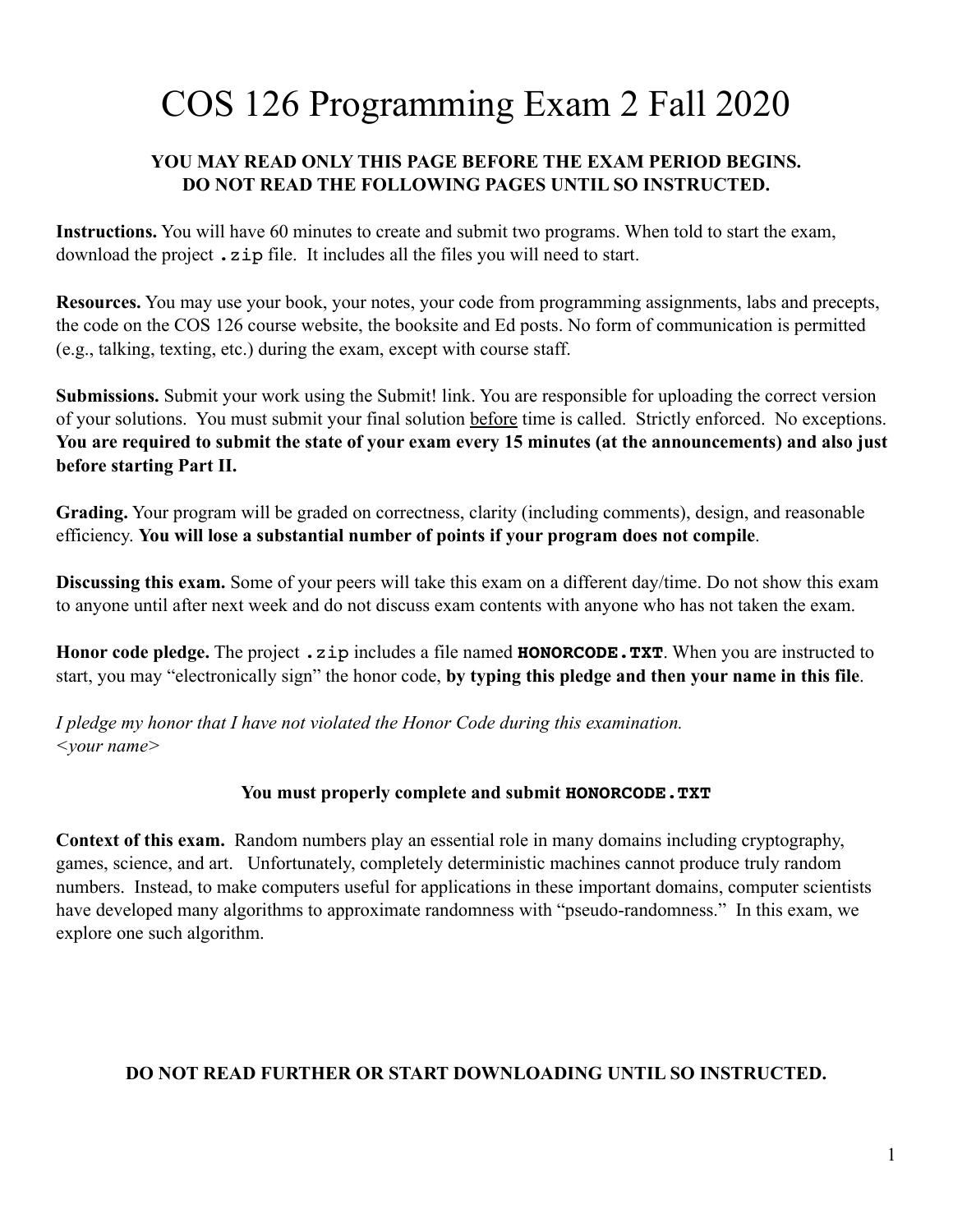## **Part I: (70%)**

The *Middle Square Method* (MSM) is an algorithm invented by John von Neumann for producing pseudorandom numbers (PRNs). Each PRN generated by the MSM is an n-digit number that also serves as MSM's internal state, the value it uses to compute the state/PRN in the next round. MSM computes the next PRN (i.e., the next state) value by 1) squaring its current state to produce a 2n-digit number and 2) returning the middle n-digits of this 2n-digit number. If the squaring yields fewer than 2n digits, view it as having leading zeros.

Write a mutable abstract data type MiddleSquare4. java that implements the Middle Square Method for N = 4 according to this MiddleSquare4 API:

public class MiddleSquare4

| public MiddleSquare4(int seed) | Creates a pseudorandom number generator with initial<br>state seed. If seed is not between 1000 and 9999<br>inclusive, throws an IllegalArgumentException.      |
|--------------------------------|-----------------------------------------------------------------------------------------------------------------------------------------------------------------|
|                                | public MiddleSquare4 (MiddleSquare4 ms) Creates a new object with same state and seed as ms.                                                                    |
| public void reset()            | Resets the current state to the original state (i.e., seed).                                                                                                    |
| public int step()              | Computes the next PRN by squaring state and extracting<br>digits 3 through 6 (i.e., the middle 4 of 8). Sets the state equal<br>to the PRN and returns the PRN. |
| public String toString()       | Returns String seed and state as ( <seed>, <state>)<br/>Note the single space after the comma, for example,<br/>(4094, 7609)</state></seed>                     |

The given MiddleSquare4.java contains a test client main() method. Feel free to add your own tests. We will not grade you on your main () method so long as it compiles.

#### Notes:

- 1. To extract digits 3 through 6 of a number, integer divide that number by 100 and use the remainder of dividing that by 10,000. Treating a number as having leading zeros requires no additional work. Examples:
	- 16760836: 16760836 / 100 = 167608; 167608 remainder  $10000 = 7608$
	- 01002001: 1002001 / 100 = 10020; 10020 remainder  $10000 = 20$  (thought of as 0020)
	- 00000400: 400 / 100 = 4; 4 remainder  $10000 = 4$  (thought of as 0004)
- 2. The expected output of the given main is on page 4 of this exam.
- 3. You may create helper functions, but you may not need to do so.
- 4. You may use classes used in COS 126 (e.g., String, StringBuilder, Character, Integer, etc.)

## **Do not continue to Part II until you have completed, tested and submitted Part I.**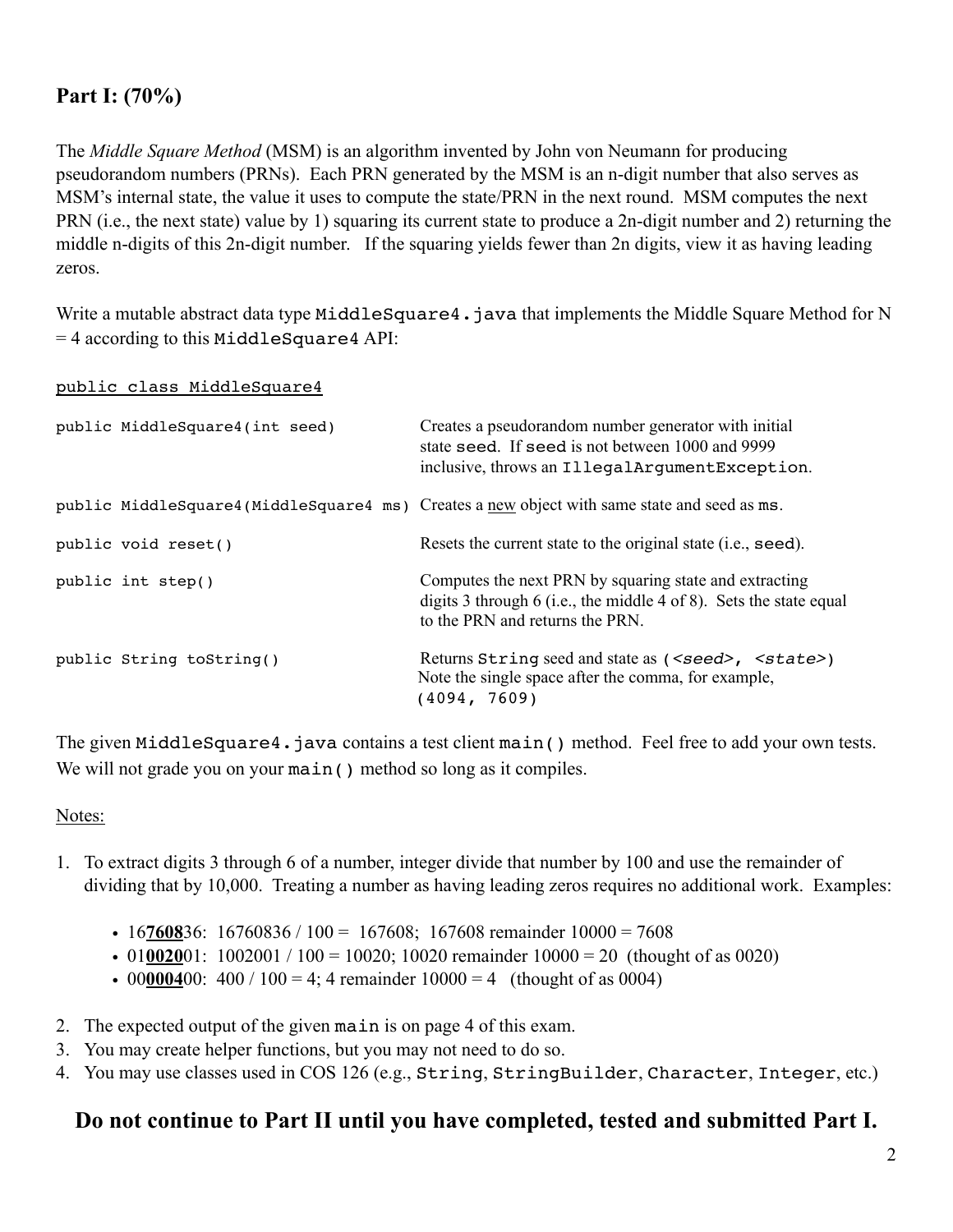# **Part II: (30%)**

Everyone knows that the proper capitalization of the honor code is:

*I pledge my honor that I have not violated the Honor Code during this examination.*

Help your instructor create exam context by writing a tool for randomizing the case of letters to produce strings like this:

*i pLEDGe My HOnOR tHat I HAVe NOt VIoLaTeD tHe hoNor coDE DUrInG THiS eXAMinaTION.*

Using MiddleSquare4 as a source of pseudo-randomness, write a mutable abstract data type RandomCase.java that implements RandomCase API:

public class RandomCase

| public RandomCase(int seed)      | Creates a RandomCase object using a MiddleSquare4 object<br>with initial state seed.                                                                                              |
|----------------------------------|-----------------------------------------------------------------------------------------------------------------------------------------------------------------------------------|
| public RandomCase(RandomCase rc) | Creates a new Random Case object with a deep copy of all state associated<br>with the given Random Case object.                                                                   |
| public void reset()              | Resets the state of the PRN generator to initial seed.                                                                                                                            |
| public char convert(char c)      | If character <b>c</b> is a letter, get a new PRN. If that new<br>PRN is an <u>even</u> number, return character <b>c</b> with the case changed.<br>Otherwise, return c unchanged. |
| public String convert (String s) | Returns a new String with convert applied to all characters in<br>the string s.                                                                                                   |

The given RandomCase. java contains a main() method test client that performs some tests. Feel free to add your own tests. We will not grade your main() method so long as it compiles.

## Notes:

- 1. Note that the PRN generator state is not updated if the character to convert is not a letter.
- 2. Consider using Character.toLowerCase and Character.toUpperCase.
- 3. Two PRN generators with the same state produce the same sequence of PRNs. When both conversions start from the same PRN generator state, converting a converted string returns the original string.
- 4. The expected output of the given main is on page 4 of this exam.
- 5. You may create helper functions, but you may not need to do so.
- 6. You may use classes used in COS 126 (e.g., String, StringBuilder, Character, Integer, etc.)

# **Submit both RandomCase.java and MiddleSquare4.java. You are responsible for submitting your solution for grading before time is called!**